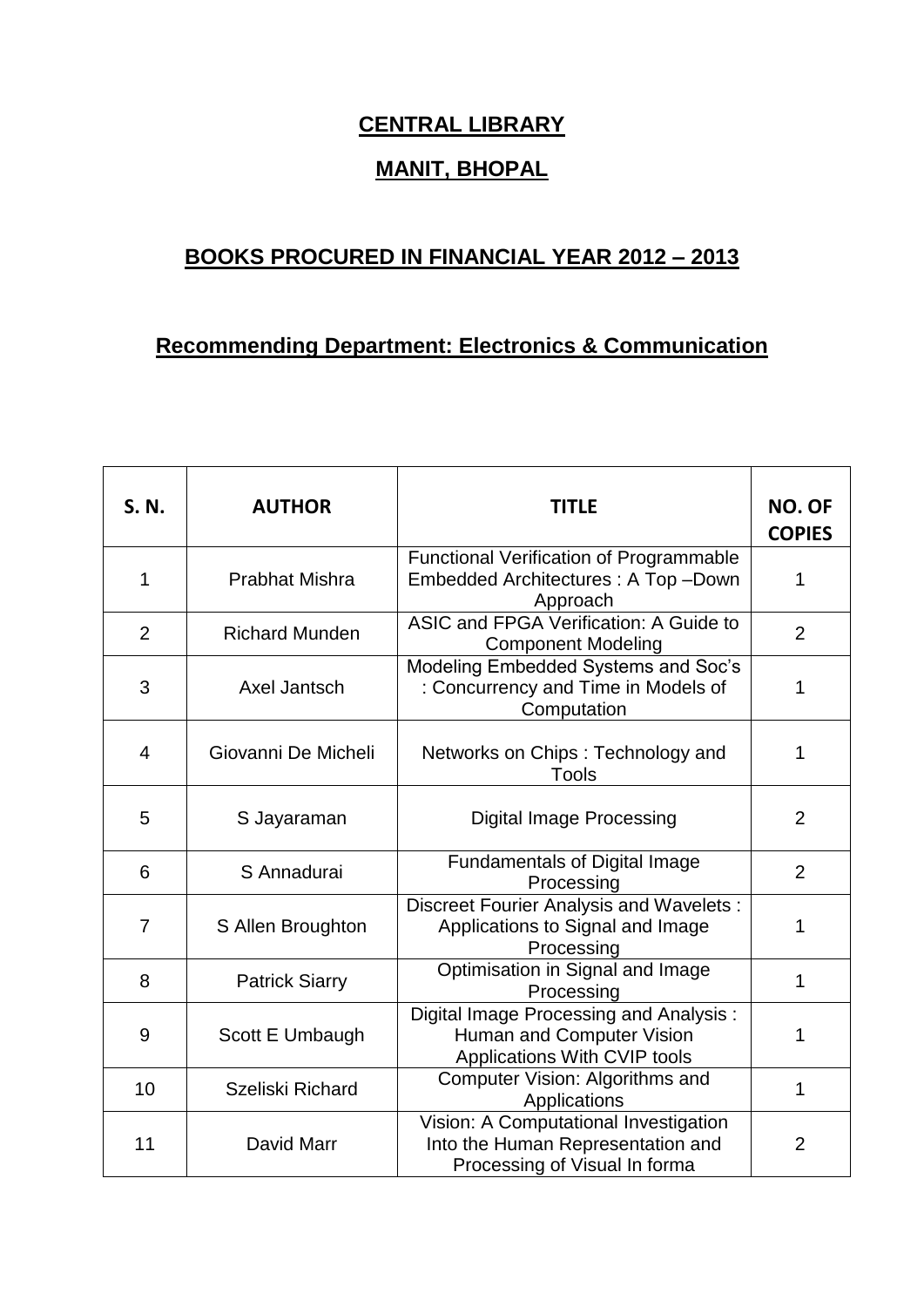| 12 | Rafael C Gonzalez     | Digital Image Processing3/e                                                                                 | $\overline{2}$ |
|----|-----------------------|-------------------------------------------------------------------------------------------------------------|----------------|
| 13 | <b>Bernard Widrow</b> | <b>Adaptive Signal Processing</b>                                                                           | 2              |
| 14 | Sudakshina Kundu      | Analog and Digital Communications                                                                           | 2              |
| 15 | Farid N. Najm         | <b>Circuit Simulation</b>                                                                                   | 2              |
| 16 | R. Jacob Baker        | <b>CMOS Circuit Design Layout and</b><br>Simulation                                                         | 1              |
| 17 | <b>Trond Ytterdal</b> | Device Modeling for Analog and RF<br><b>CMOS Circuit Design</b>                                             | 1              |
| 18 | Eng Hock Lim          | <b>Compact Multifunctional Antennas for</b><br>Microwave Wireless Systems                                   | 1              |
| 19 | Annie Baudrant        | Silicon Technologies: Ion Implantation<br>and Thermal Treatment                                             | 1              |
| 20 | <b>Edward L Wolf</b>  | <b>Quantum Nanoelectronics: An</b><br>Introduction to Electronic<br>Nanotechnology and Quantum<br>Computing | 1              |
| 21 | <b>Gary Yeap</b>      | <b>Practical Low Power Digital VLSI Design</b>                                                              | $\overline{2}$ |
| 22 | Donald A Neamen       | <b>Electronic Circuits Analysis and Design</b>                                                              | 3              |
| 23 | Donald A Neamen       | <b>Semiconductor Physics and Devices</b>                                                                    | 3              |
| 24 | <b>Gerd Keiser</b>    | <b>Optical Fiber Communications</b>                                                                         | 3              |
| 25 | Alan V Oppenheim      | Discrete Time Signal Processing 2/e                                                                         | $\overline{2}$ |
| 26 | Rajiv Ramaswami       | <b>Optical Networks: A Practical</b><br>Perspective                                                         | 1              |
| 27 | Giovanni De Micheli   | Readings in Hardware/ Software Co-<br>Design                                                                | 1              |
| 28 | Ahmed Amine Jerraya   | <b>Embedded Software for Soc</b>                                                                            | 1              |